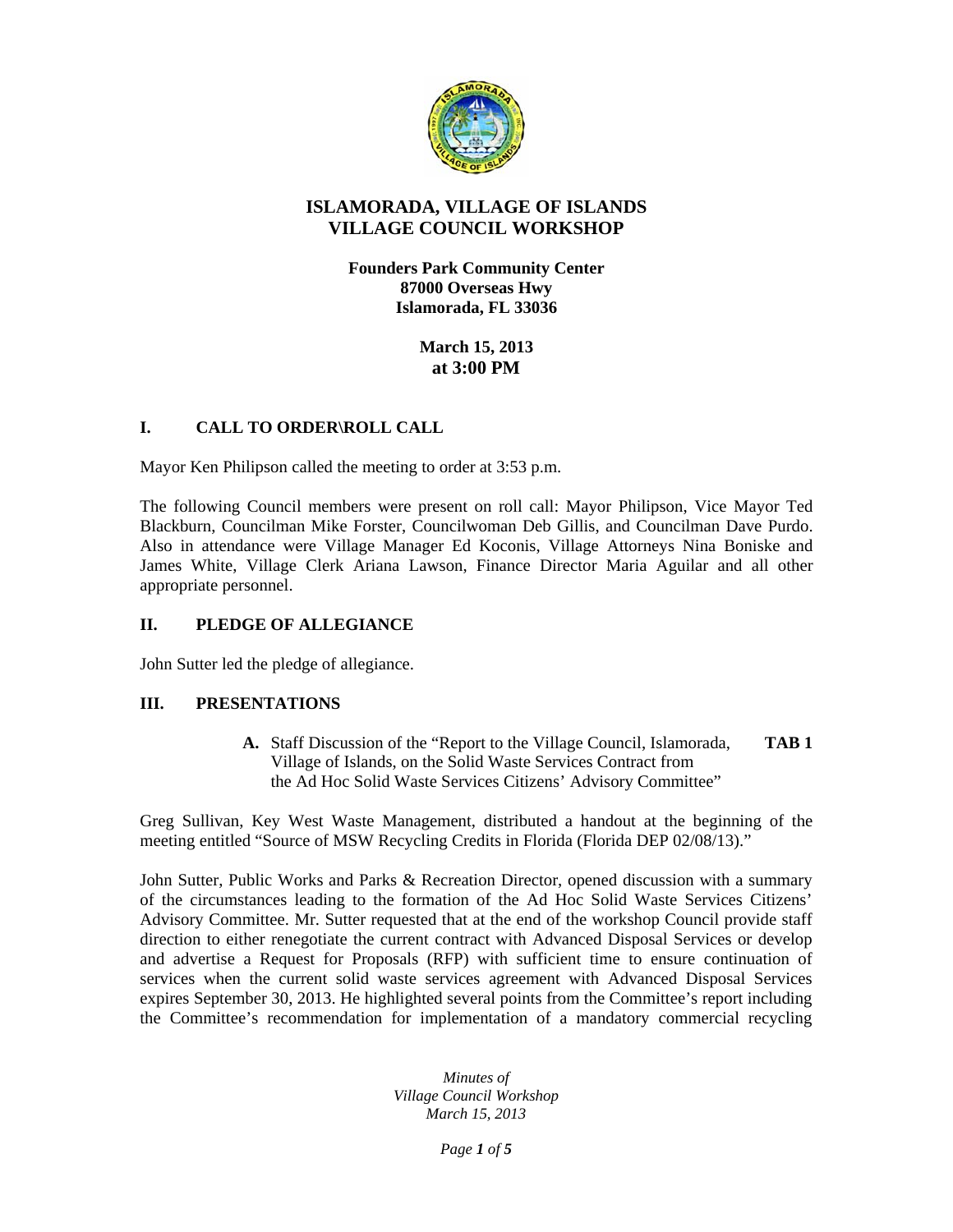program; transitioning to an automated pickup system under a longer-term agreement; employing additional staff; and allowing for alternative fuel options.

Mayor Philipson noted that the solid waste services agreement constitutes the second largest contract the Village has ever negotiated. He solicited Council's input regarding mandatory commercial recycling. Councilman Forster voiced his support of mandatory commercial recycling, but noted that businesses might need to increase staff by hiring sustainability coordinators to ensure compliance. He stated the desire to allow commercial entities to select their own recycling provider as long as they are able provide documentation of compliance. Mayor Philipson, Vice Mayor Blackburn and Councilwoman Gillis also voiced support for mandatory commercial recycling. Mayor Philipson elaborated by suggesting that the Village require all recycling providers to be licensed and insured; Vice Mayor Blackburn concurred. Councilwoman Gillis indicated her agreement with the recommendation to hire a Village sustainability coordinator/educator. Councilman Forster and Councilwoman Gillis suggested allowing businesses to pay a commercial recycling opt-out fee. Councilman Purdo expressed his discomfort with mandatory commercial recycling but indicated that he might not oppose it if commercial entities were allowed to select their own recycling provider.

## **IV. PUBLIC COMMENT**

Mayor Philipson called for public comment.

John Jaybro, attorney for Key Lime Roll-Off, suggested providing financial incentives to encourage participation in commercial recycling, citing Key Lime Roll-Off's experience recycling commercial cardboard elsewhere in Monroe County. Mr. Jaybro opined as to the high cost and adversarial nature of enforcement, and stated that the State of Florida already requires commercial recyclers be licensed and insured so compliance in that regard should not be problematic.

Dave Boerner, Ad Hoc Solid Waste Services Citizens' Advisory Committee Chairperson, discussed the Committee's recommendation for enactment of a mandatory commercial recycling ordinance to compel initial program participation, citing successful examples from the Lee County, Florida and the State of California. Mr. Boerner noted that the Village should enact a separate ordinance with regard to licensing, permitting and tracking of commercial recycling provider activities. He opined that initial monetary and staff time investments would lessen over time as the program becomes established.

David Makepeace, Ad Hoc Solid Waste Services Citizens' Advisory Committee member, applauded Key Lime Roll-Off's local recycling activities, acknowledged the value of opt-out fees, and spoke of the data management benefits of a mandatory commercial recycling ordinance.

Angel Borden, Islamorada, stated that over twenty (20) percent of the Village's commercial entities already recycle. Ms. Borden commended the Lee County ordinance set forth as Attachment "C" to the Committee's report, and implored Council not to deviate from the Lee County example.

Mayor Philipson pointed out that recyclable materials other than cardboard had yet to be discussed in the workshop.

> *Minutes of Village Council Workshop March 15, 2013*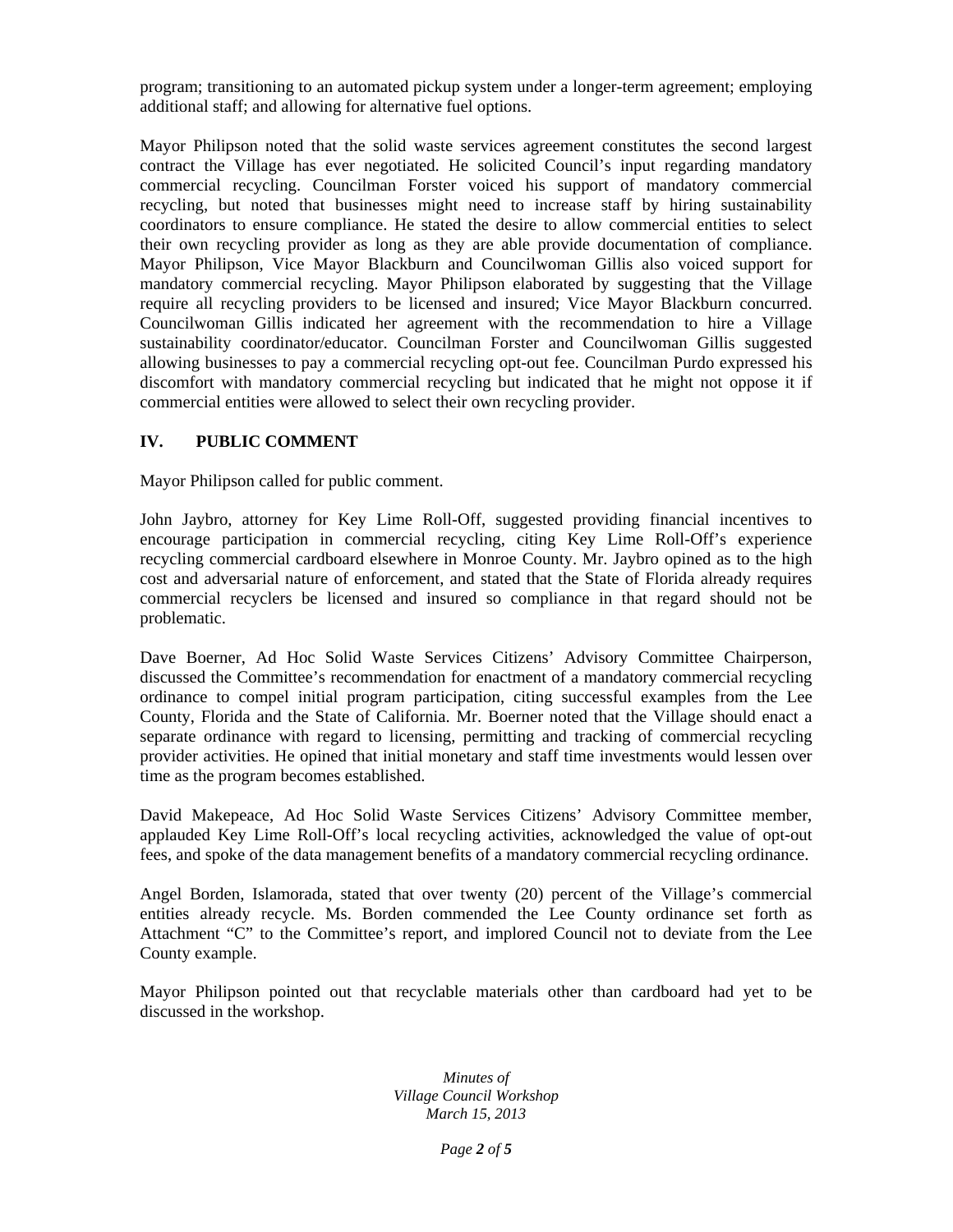Vice Mayor Blackburn stated that the decision of whether or not to mandate commercial recycling is not an issue of governmental involvement, noting that "big government" and "local government" are not the same thing.

Councilwoman Gillis agreed with Councilman Forster's earlier recommendation that businesses be allowed to choose their recycling provider as long as they comply with the Village's and State's reporting requirements. With regard to opting out, she suggested requiring a minimal amount of recycling for businesses.

Councilman Forster reiterated that mandatory recycling would require more staffing of local businesses to quantify commercial recycling efforts and report compliance to the Village.

David Makepeace stated that commercial recycling rates need only be reported to the State by the solid waste service provider unless a business chooses to utilize an independent commercial recycling provider to supply the services, in which case the business would need to report the recycling statistics to the Village.

Dave Boerner stated that reporting only affects the Village to the extent that the Village wants to be reported to. He also stated that franchisees are responsible for reporting their own recycling to the State.

Councilman Forster speculated about how recycling rate quantification and reporting to the Village would increase the fees charged to businesses by independent commercial recyclers. He suggested businesses not be required to report to the Village and instead only be required to document that commercial recycling services have been retained, as would be supported by dumpster inspections by a Village-employed sustainability coordinator. Mayor Philipson suggested simplifying even further to require commercial recyclers rather than local businesses report recycling quantities to the Village. Councilwoman Gillis inquired how the Village could accurately assess opt-out fees in such a situation.

Greg Sullivan, Key West Waste Management, described how his company documents individual business recycling quantities in the course of compiling their reports for submission to the State. He reported the current value of cardboard at \$103-106 per ton

Angel Borden, Islamorada, stated that the Florida Statutes require holders of Recovered Materials Dealer Certificates to report recycling figures quarterly to the State and County, and to municipalities if requested; but that municipalities could not require more frequent reporting of commercial recycling providers than what is required in the Florida Statutes. Councilwoman Gillis inquired whether Key Lime Roll-Off had customer usage reports that it could provide to the Village in the event they were selected to provide recycling services. Ms. Borden stated that that information may be proprietary and the request would have to be considered by the company owner. In response to Mayor Philipson's request, Ms. Borden described how Key Lime Roll-Off services recycling routes.

Greg Sullivan advised Council that the City of Key West requires commercial recycling companies obtain an occupational license from the City. He suggested the Village consider this tracking option.

> *Minutes of Village Council Workshop March 15, 2013*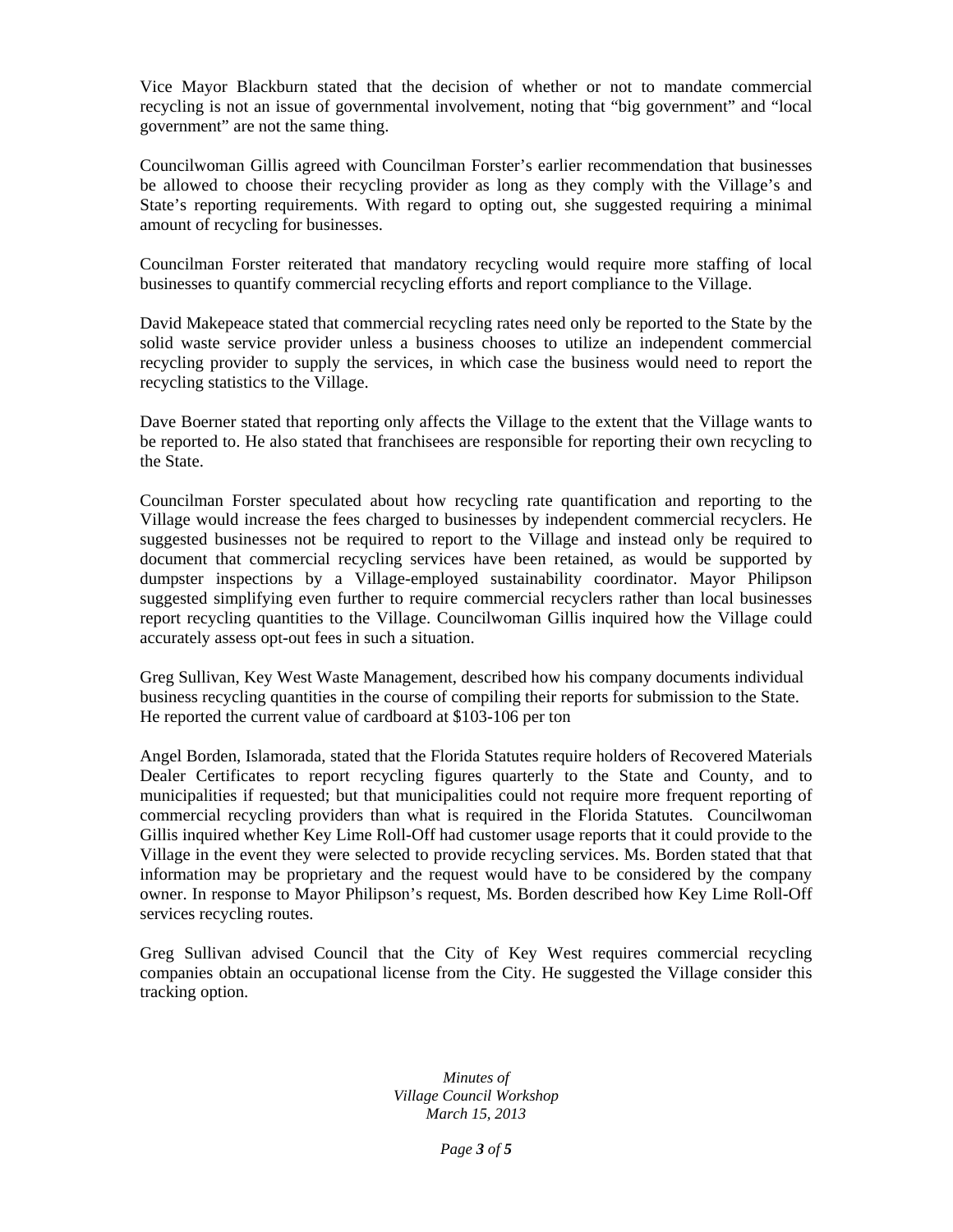John Jaybro suggested providing incentives to encourage commercial recycling and subsequently gather more raw data for analysis prior to enacting a mandatory commercial recycling ordinance.

Councilwoman Gillis pointed out that vegetation is also recyclable. She noted that the Village's current solid waste service provider, Advanced Disposal Services, has been providing recycling reports to the Village but not to the State and stressed that going forward the reports should be clear and filed in a timely manner.

Bruce Williams, Advanced Disposal Services, stated that his company has recycling data that it has been providing it to the Village. Mr. Williams expressed his support for mandatory commercial recycling.

Council agreed that commercial recycling should be mandatory; commercial recycling service providers should be required to register with the Village and provide insurance certificates to the Village; and that commercial customers should be free to select their own recycling service provider. Discussion ensued between Council and John Sutter regarding reporting and the proposed role of sustainability coordinator for the Village.

Village Attorney Nina Boniske confirmed that the Village cannot require more frequent reporting than the Florida Statutes currently require. She noted that the reporting requirements are applicable to counties and cities with populations over 35,000 and that the Village may need to partner with Monroe County to accomplish some of the reporting goals.

Vice Mayor Blackburn expressed support for the Committee's recommended transition to automated residential solid waste collection.

John Jaybro opined that 96-gallon containers may be larger than is necessary for the Village due to the small size of most residential lots. He stated that overhanging trees in the Village may make the use of automated vehicles difficult.

Dave Boerner stated that the Committee's recommendation is to standardize residential pickups using one (1) 96- gallon container twice a week, allowing residences the option of requesting a 64-gallon container in lieu of a 96-gallon container.

Councilman Purdo expressed concern over automated collections potentially putting employees out of work.

Greg Sullivan stated that one (1) automated truck costs around \$300,000 plus maintenance, versus approximately \$225,000 for a standard collection vehicle.

Bruce Williams, Advanced Disposal Services, stated that his presentation to Council last year proposed utilziing a temporary arm on the front of the vehicle rather than a permanent arm on the side, and that utilization of his solid waste collection system would involve no price increase over time.

Councilwoman Gillis and Vice Mayor Blackburn recommended bidders be allowed to provide compressed natural gas (CNG) information as an alternative in responding to an RFP, if issued. Councilman Purdo spoke against CNG based on perceived safety and cost concerns. Dave Boerner stated that CNG is actually very safe and suggested Council consider fuel alternatives as

> *Minutes of Village Council Workshop March 15, 2013*

> > *Page 4 of 5*